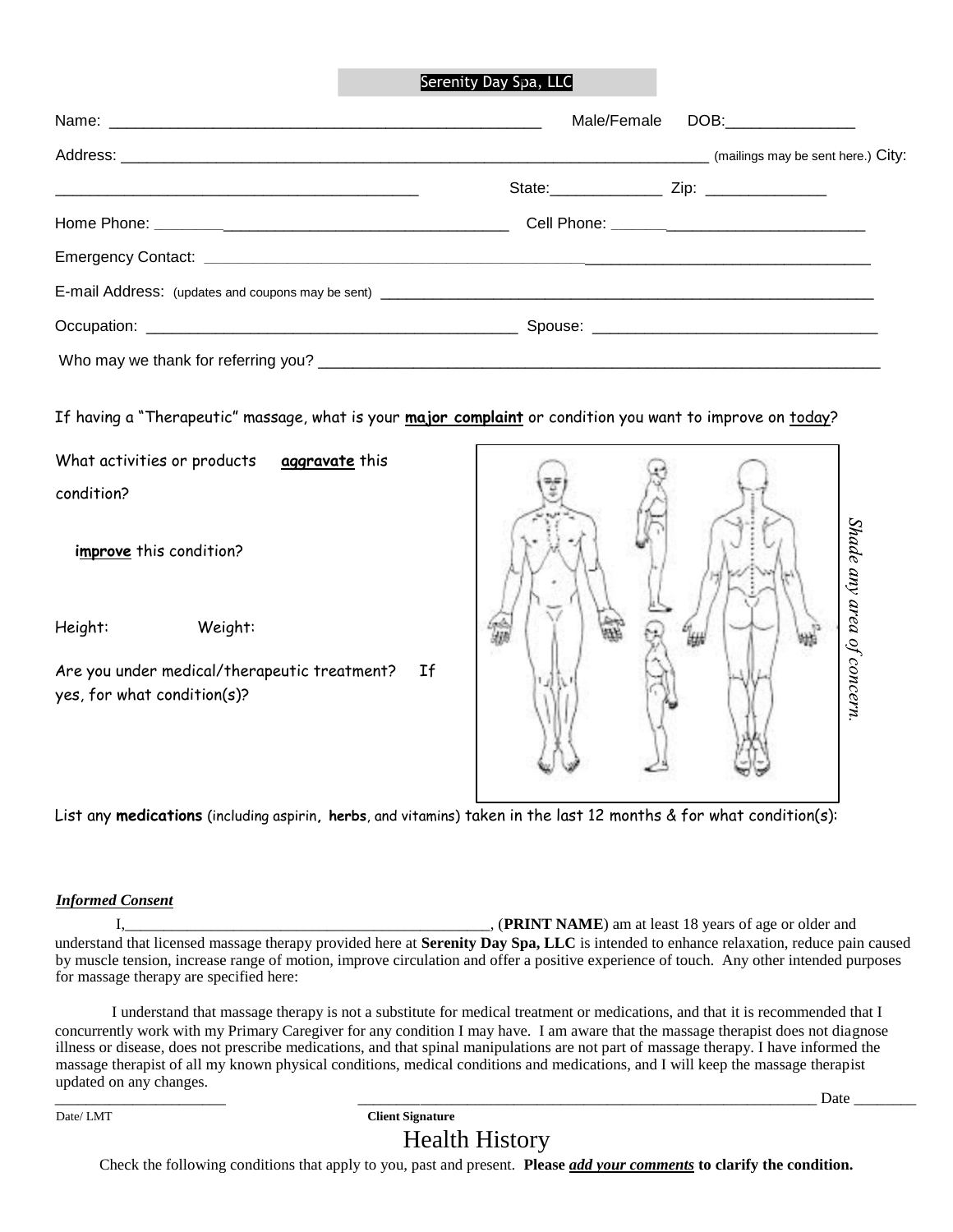## **MusculoSkeletal**

❏ Headaches ❏ Joint stiffness/swelling ❏ Spasms/cramps ❏ Broken/fractured bones ❏ Strains/sprains ❏ Hip pain ❏ Shoulder, neck, arm, hand pain ❏ Leg, foot pain ❏ Chest, ribs, abdominal pain ❏ Back pain: upper, mid, lower ❏ Jaw pain/TMJ ❏ Tendonitis ❏ Bursitis ❏ Arthritis: OA or RA ❏ Osteoporosis ❏ Scoliosis ❏ Bone or joint disease ❏ Other:

#### **Circulatory and Respiratory**

❏ Dizziness ❏ Shortness of breath ❏ Fainting ❏ Cold feet or hands ❏ Cold sweats ❏ Swollen ankles ❏ Pressure sores ❏ Varicose veins ❏ Blood clots ❏ Stroke ❏ Heart condition ❏ Allergies ❏ Sinus problems ❏ Asthma ❏ High blood pressure ❏ Low blood pressure ❏ Lymphedema ❏ Other:

#### **Nervous System**

❏ Numbness/tingling ❏ Twitching of face ❏ Chronic pain ❏ Sleep disorders ❏ Ulcers ❏ Paralysis ❏ Herpes/shingles ❏ Cerebral Palsy ❏ Epilepsy ❏ Chronic Fatigue Syndrome ❏ Multiple Sclerosis ❏ Muscular Dystrophy ❏ Parkinson's disease ❏ Spinal cord injury ❏ Other:

# **Digestive**

❏ Indigestion ❏ Constipation ❏ Intestinal gas/bloating ❏ Diarrhea ❏ Diverticulitis ❏ Irritable bowel syndrome ❏ Crohn's Disease ❏ Colitis ❏Other:

# **Skin**

❏ Rashes ❏ Allergies ❏ Athlete's Foot ❏ Warts ❏ Moles of concern ❏ Acne ❏ Cosmetic surgery ❏ Other:

# **Recent:**

- ❏ Injections
- ❏ Vaccinations
- ❏ Topical Medicines
- ❏ Patches
- ❏ Pumps (with location)
- ❏ Bruising

❏ Medication Side Effects

Please list any additional comments regarding your health and wellbeing:

I have stated all conditions that I am aware of and this information is true and accurate. I will keep this Massage Therapist updated as to any changes in my status.

## **Reproductive System** ❏ Pregnancy:

 ❏ Current ❏ Previous ❏ PMS ❏ Menopause: Pre, Current or Post? ❏ Pelvic Inflammatory Disease ❏ Endometriosis ❏ Hysterectomy ❏ Fertility concerns ❏ Prostate problems

# **Other**

❏ Loss of appetite ❏ Forgetfulness ❏ Confusion ❏ Depression ❏ Difficulty concentrating

| $\Box$ Alcohol use $\_\_$ |
|---------------------------|
| Today??                   |
| $\Box$ Nicotine use       |
| $\Box$ Caffeine use       |

❏ Hearing impaired ❏ Visually impaired ❏ Burning upon urination ❏ Bladder infection ❏ Eating disorder ❏ Diabetes: Type I or Type II ❏ Fibromyalgia ❏ Post/Polio Syndrome ❏ Cancer ❏ **Infectious disease** (please list)

❏ Other congenital or acquired disabilities (please list)

 $\frac{1}{2}$  , and the set of the set of the set of the set of the set of the set of the set of the set of the set of the set of the set of the set of the set of the set of the set of the set of the set of the set of the set

#### ❏**SURGERIES: (list with year)**